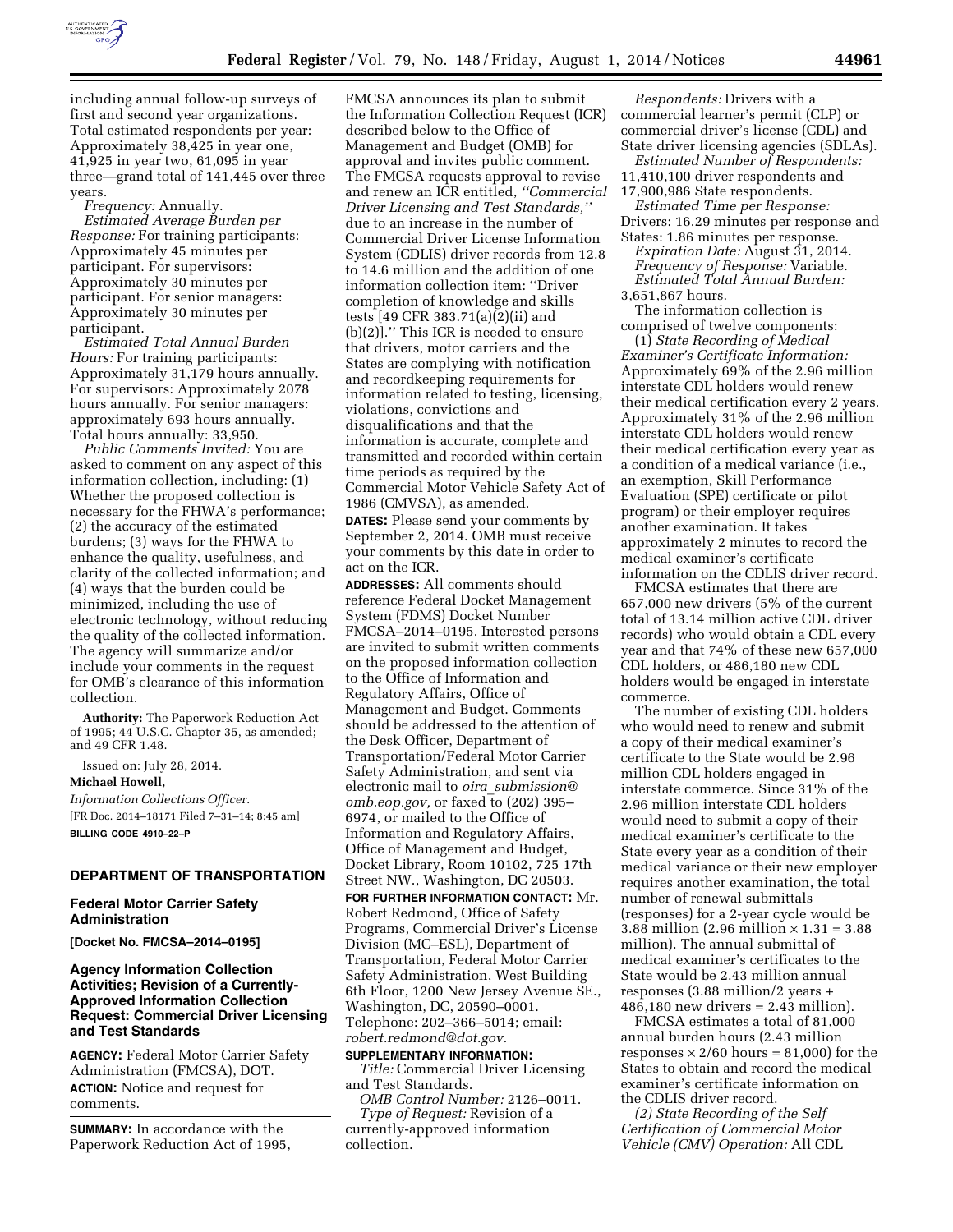holders would need to have their selfcertification of CMV operation information recorded on their CDLIS driver record as either ''non-excepted interstate," "excepted interstate," "nonexcepted intrastate'' or ''excepted intrastate.'' Only CDL holders subject to part 391 (non-excepted, interstate drivers) would be required to submit a medical examiner's certificate to the SDLA.

CDLs are renewed on average every 5 years. It takes approximately 5 seconds (.083 minutes) for the SDLA to record the medical certification status information on the CDLIS driver record.

FMCSA estimates the annual SDLA recording of self- certification of CMV operation information would be 3,285,000 million annual responses (13.14 million/5 years + 657,000 million new CDL drivers = 3,285,000).

FMCSA estimates the SDLA recording of self-certification of CMV operation information at a total annual burden of 4,544 hours (3,285,000 million responses  $\times$  .083/60 hours = 4,544 hours).

(3) *State Verification of Medical Certification Status:* Only the medical certification status information of CDL holders subject to part 391 must be verified because they are the only drivers required to be medically certified.

Approximately 2% of active CDLIS driver records are transferred to another State each year.

It takes approximately 5 seconds (.083 minutes) to verify the medical certification status information of a CDL driver who operates a CMV in interstate commerce.

FMCSA estimates that the SDLA's annual verification of medical certification status information would generate 651,200 annual responses  $[(2,960,000$  renewals/5 years) +  $(.02 \times$ 2,960,000 transfers per year) = 651,200).

FMCSA estimates a total annual burden of 901hours (651,200 × .083/60 hours = 901) for SDLAs to verify the medical certification status information of all interstate CDL drivers.

(4) *Driver Notification of Convictions/ Disqualifications to Employer:* There are approximately 13.14 million active commercial driver's license (CDL) driver records. Each driver averages 1 conviction every 3 years. The estimated number of annual responses is 4,380,000 (13.14 million CDL drivers/3 = 4.380,000). It takes approximately 10 minutes to notify a motor carrier concerning convictions and disqualifications. The notification requirement has an estimated annual burden of 730,000 burden hours

(4,380,000 convictions/disqualifications  $\times$  10/60 hours = 730,000 hours);

(5) *Driver Providing Previous Employment History to New Employer:*  The estimated annual turnover rate of drivers is approximately 14 percent (%) based on industry estimates. There are an estimated 1,839,800 annual responses to this requirement (13.14 million CDL holders × .14 annual turnover rate  $= 1,839,800$ . It takes approximately 15 minutes to complete this requirement. The employment history requirement has an estimated annual burden of 459,950 burden hours  $(1,839,800$  annual responses  $\times 15/60$ hours  $= 459,950$  hours);

(6) *Annual State Certification of Compliance:* There are 51 responses (50 States and the District of Columbia) to this requirement and it takes approximately 32 hours to complete compliance documents. The compliance certification requirement has an estimated annual burden of 1,632 burden hours (51 responses  $\times$  32 hours = 1,632 hours);

(7) *State Preparing For and Participating in Annual Program Review:* A State CDL program review is conducted every year. There are 51 responses (50 States and the District of Columbia) to this requirement. It takes approximately 40 hours to complete each response with a staff of 5 persons. The State annual program review requirement has an estimated annual burden of 10,200 burden hours (51 States  $\times$  40 hours  $\times$  5 staff = 10,200 hours).

(8) *CDLIS/PDPS/State Recordkeeping:*  Fifty (50) States and the District of Columbia are required to enter data into the commercial driver's license information system (CDLIS) about operators of CMVs and to perform record checks before issuing, renewing, upgrading or transferring a CDL.

There are approximately 657,000 new drivers a year (13.14 million drivers  $\times$ .05 = 657,000 new drivers). FMCSA estimates that the average amount of time for each record inquiry performed by a State to add a new driver is 2 minutes. The new driver requirement has an estimated annual burden of 27,900 burden hours (657,000 new drivers  $\times$  2/60 = 27,900 hours).

The average renewal period is 5 years. There are approximately 2,628,000 CDLs renewed each year (13.14 million drivers/5 years = 2,628,000). FMCSA estimates that the average amount of time for each record inquiry performed by a State to renew a license is 2 minutes. The renewal record inquiry requirement has an estimated annual burden of 87,600 burden hours  $(2,628,000 \times 2/60 \text{ hours} = 87,600 \text{ hours}).$ 

Approximately 2 percent of drivers transfer to a new state each year. There are 262,800 drivers a year who change their State of domicile (13.14 million drivers  $\times$  .02 = 282,800 drivers). FMCSA estimate that the average amount of time for each record inquiry performed by a State to change a driver's State of domicile is 2 minutes. The driver transfer requirement has an estimated annual burden of 8,760 burden hours  $(262.800$  transferred drivers  $\times 2/60$ hours  $= 8,760$  hours).

Each driver averages approximately 1 conviction every three years and approximately 25 percent of the convictions result in a disqualification. There are 5,475,000 driver convictions and disqualifications (13.14 million/3 convictions  $\times$  1.25 = 5,475,000). We estimate that the average amount of time for each transaction performed by a State is 2 minutes. The driver conviction/disqualification transaction requirement has an estimated annual burden of 182,500 burden hours  $(5,475,000$  transactions  $\times$  2/60 hours = 182,500 hours).

Approximately 33 percent of active CDL drivers have a hazardous materials endorsement. The average renewal period is approximately 5 years. There are 867,240 drivers a year renewing a CDL with a hazardous materials endorsement (13.14 million drivers × .33/5 years = 867,240 drivers). The Agency estimates that the average amount of time for each citizenship/ resident alien status inquiry performed by a State is 2 minutes. The citizenship/ resident alien status inquiry transaction requirement has an estimated annual burden of 28,908 burden hours (867,240 drivers  $\times$  2/60 hours = 28,908 hours).

The total annual burden hours for these combined collection of information activities is 335,668 burden hours (27,900 hours + 87,600 hours + 8,760 hours + 182,500 hours + 28,908 hours  $= 335,668$  hours).

(9) *Driver Completion of the CDL Application Form:* There are approximately 657,000 new CDL applicants a year (13.14 million  $\times$  .05 = 657,000). It takes approximately 1 minute to complete the CDL part of application form. The new applicant CDL application requirement has an estimated annual burden of 10,950 burden hours (657,000 applications  $\times$ 1/60 hours = 10,950 hours).

The average CDL renewal period is approximately 5 years. Therefore, 2,628,000 drivers renew their CDL a year (13.14 million drivers/5 years = 2,628,000 drivers). It takes approximately 1 minute for renewal drivers to complete the CDL part of the application form. The renewal driver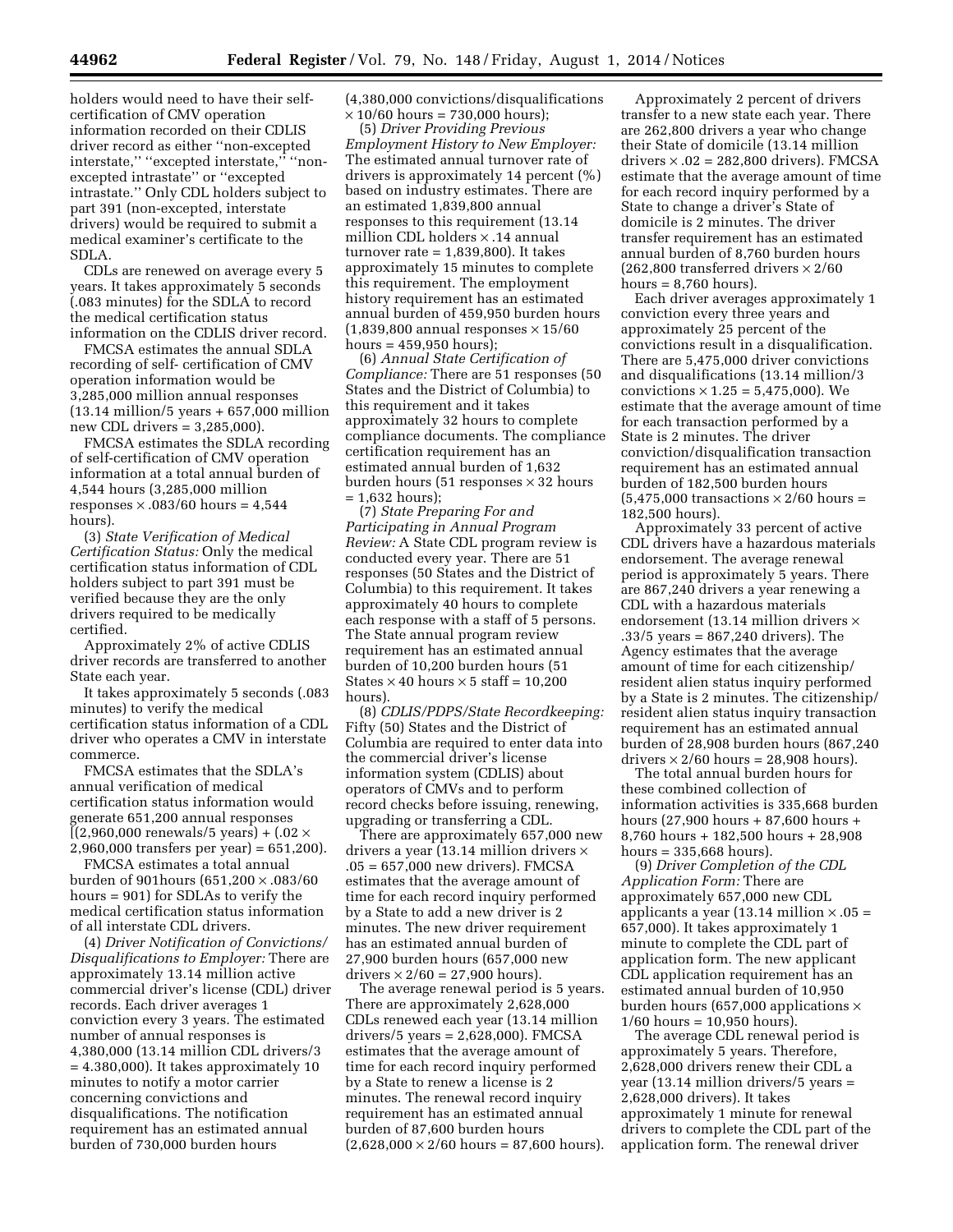CDL application form requirement has an estimated annual burden of 43,800 burden hours  $(2,628,000 \times 1/60$  hours = 43,800 hours).

Approximately 2 percent of drivers transfer to a new State each year. FMCSA estimates that there are 262,800 transfer drivers (13.14 million  $\times$  .02 = 262,800). It takes approximately 1 minute for transfer drivers to complete the CDL part of the application form. The transfer driver CDL application form requirement has an estimated annual burden of 4,380 hours (262,800  $\times$  1/60 = 4.380).

The total annual burden hours for these combined collection of information activities is 59,130 hours  $(10,950 \text{ hours} + 43,800 \text{ hours} + 4,380)$ 59,130 hours).

(10) *Driver Completion of Knowledge and Skills Tests:* FMCSA estimates that there are 657,000 new drivers (5% of the current total of 13.14 million active CDL driver records) who would obtain a CDL every year.

Approximately 25 percent of the applicants fail the CDL knowledge and skills tests the first time they take the tests.

FMCSA estimates that a knowledge test on average takes 45 minutes to complete and a skills test on average takes 90 minutes to complete.

The Agency estimates there are 821,250 knowledge tests completed every year  $(657,000 \times 1.25 = 821,250)$ .

The Agency estimates the annual burden for taking the knowledge test is 615,938 burden hours (821,250 × 45/60  $hour/test = 615,938$ ).

The Agency estimates there are 821,250 skills tests completed every year  $(657,000 \times 1.25 = 821,250)$ .

The Agency estimates the annual burden for taking the skills tests is 1,231,875 hours (821,250 × 90/60 hour/  $test = 1,231,875$ .

The total annual burden hours for these combined collection of information activities is 1,847,813 burden hours (615,938 hours + 1,231,875 hours = 1,847,813 hours).

(11) *Knowledge and Skills Test Recordkeeping:* There are approximately 657,000 new CDL applicants a year  $(13.14 \text{ million} \times .05 = 657,000)$ . It takes approximately 2 minutes to record the results of knowledge tests and 5 minutes for the skills tests. Approximately 25 percent of the applicants fail the knowledge and skills tests the first time they take the tests.

The knowledge test recordkeeping requirement has an estimated annual burden of 27,375 burden hours (657,000 applicants  $\times$  2/60 hours  $\times$  1.25 = 27,375 hours).

The skills test recordkeeping requirement has an estimated annual burden of 68,438 hours (657,000 applicants  $\times$  5/60 hours  $\times$  1.25 = 68,438).

The total annual burden hours are 95,813 burden hours for these combined  $\arctivities$  (27,375 + 68,438 = 95,813).

(12) *Knowledge and Skills Test Examiner Certification:* Based on data from the American Association of Motor Vehicle Administrator, FMCSA estimates that there are 2,144 examiners who administer CDL tests.

Based on a sampling of several SDLAs, approximately 25 percent of the examiners will only administer the knowledge test.

Based on Federal employee experience in developing training courses, it is estimated that the initial combined knowledge and skills test examiner training will take 40 hours to complete and that the initial knowledgetest-only examiner training will take 20 hours to complete. States will spread the initial training over the 3 year implementation period.

Based on Federal employee observation of SDLA licensing activities, a criminal background check on an examiner will take approximately 15 minutes to process and evaluate the results and the average amount of time to record results of examiner training, certification and criminal background checks is approximately 2 minutes.

FMCSA estimates the annual burden for examiners to complete the initial combined knowledge and skills test training and certification is 21,440 burden hours ( $[0.75 \times 2, 144]$  examiners/3 years]  $\times$  40 hours = 21,440) and that the annual burden for examiners to complete the initial knowledge-test-only training and certification is 3,573 burden hours ([.25 × 2,144 examiners/3 years]  $\times$  20 hours = 3,573). The total annual burden for initial examiner training is 25,013 burden hours (21,440  $+3,573 = 25,013$ .

FMCSA estimates the annual burden for States to process and evaluate criminal background checks is 179 burden hours ([2,144 examiners/3 years]  $\times$  15/60 hours = 179).

FMCSA estimates the annual burden for States to record results of examiner training, certification and criminal background checks is 24 burden hours  $([2,144$  examiners/3 years]  $\times$  2/60 hours  $= 24$ .

The total annual burden hours for these combined collection of information activities is 25,216 burden hours (25,013 hours + 179 hours + 24 hours  $= 25,216$  hours).

*Background:* The licensed drivers in the United States deserve reasonable

assurance that their fellow motorists are properly qualified to drive the vehicles they operate. Before the Commercial Motor Vehicle Safety Act of 1986 (CMVSA or the Act) Public Law 99–570, Title XII, 100 Stat. 3207, codified at 49 U.S.C. chapter 313) was signed by the President on October 27, 1986, 18 States and the District of Columbia authorized any person licensed to drive an automobile to also legally drive a large truck or bus. No special training or special license was required to drive these vehicles, even though it was widely recognized that operation of certain types of vehicles called for special skills, knowledge and training. Even in the 32 States that had a classified driver licensing system in place, only 12 of these States required an applicant to take a skills test in a representative vehicle. Equally serious was the problem of drivers possessing multiple driver licenses that enabled these commercial motor vehicle (CMV) drivers to avoid license suspension for traffic law convictions. By spreading their convictions among several States, CMV drivers could avoid punishment for their infringements, and stay behind the wheel.

The CMVSA addressed these problems. Section 12002 of the Act makes it illegal for a CMV operator to have more than one driver's license. Section 12003 requires the CMV driver conducting operations in commerce to notify both the designated State of licensure official and the driver's employer of any convictions of State or local laws relating to traffic control (except parking tickets). This section also required the promulgation of regulations to ensure each person who applies for employment as a CMV operator to notify prospective employers of all previous employment as a CMV operator for at least the previous ten years.

In section 12005 of the Act, the Secretary of Transportation (Secretary) is required to develop minimum Federal standards for testing and licensing of operators of CMVs.

Section 12007 of the Act also directs the Secretary, in cooperation with the States, to develop a clearinghouse to aid the States in implementing the one driver, one license, and one driving record requirement. This clearinghouse is known as the Commercial Driver's License Information System (CDLIS).

The CMVSA further requires each person who has a CDL suspended, revoked or canceled by a State, or who is disqualified from operating a CMV for any period, to notify his or her employer of such actions. Drivers of CMVs must notify their employers within 1 business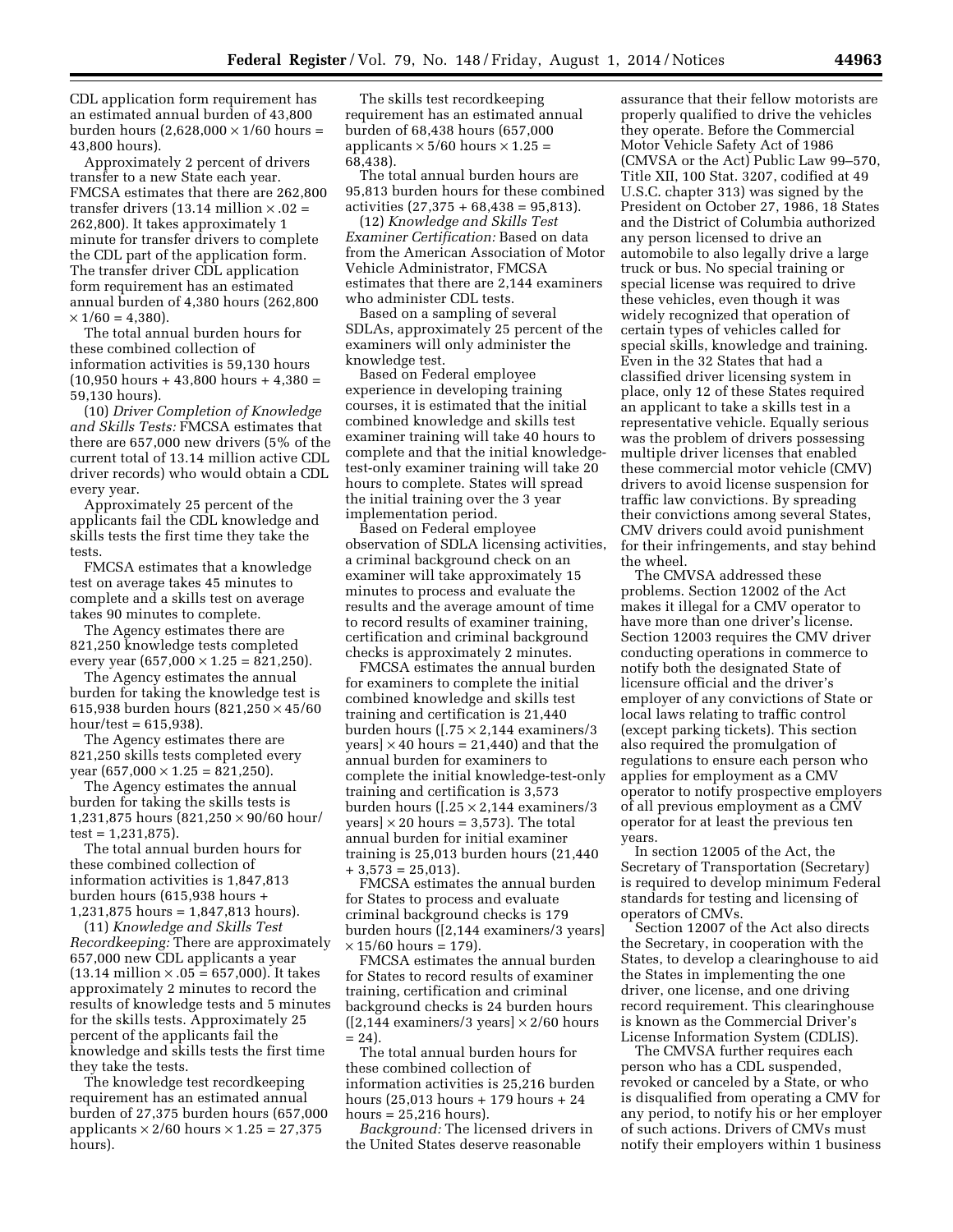day of being notified of the license suspension, revocation, and cancellation, or of the lost right to operate or disqualification. These requirements are reflected in 49 CFR part 383, titled ''*Commercial Driver's License Standards; Requirements and Penalties*.''

Specifically, section 383.21 prohibits a person from having more than one license; section 383.31 requires notification of convictions for driver violations; section 383.33 requires notification of driver's license suspensions; section 383.35 requires notification of previous employment; and section 383.37 outlines employer responsibilities. Section 383.111 requires the passing of a knowledge test by the driver and section 383.113 requires the passing of a skills test by the driver; section 383.115 contains the requirement for the double/triple trailer endorsement, section 383.117 contains the requirement for the passenger endorsement, section 383.119 contains the requirement for the tank vehicle endorsement and section 383.121 contains the requirement for the hazardous materials endorsement.

Section 12011 of the CMVSA states that the Secretary shall withhold a portion of the Federal-aid highway funds apportioned to a State if the State does not substantially comply with the requirements in section 12009(a) of the Act. The information gathered during State compliance reviews is used to determine whether States are complying with these requirements.

A final rule was published on July 31, 2002 (67 FR 49742) implementing 15 of the 16 CDL related provisions of the Motor Carrier Safety Improvement Act of 1999 (MCSIA) (Pub. L. 106–159, 113 Stat. 1748 (Dec. 9, 1999)) that were designed to enhance the safety of drivers on our nation's highways by ensuring that only safe drivers operate CMVs. These new requirements are contained in 49 CFR part 383 and include: Five new major and serious disqualifying offenses (section 383.51): Non-CMV disqualifying offenses by a CDL holder (section 383.51); disqualification of drivers determined to be an imminent hazard (section 383.52); a new school bus endorsement (section 383.123); a prohibition on issuing a hardship license to operate a CMV while under suspension (section 384.210); a prohibition on masking convictions (section 384.226); and various requirements for transmitting, posting and retaining driver convictions and disqualification records.

A Final Rule was published on December 1, 2008 (73 FR 73096) that implemented the 16th CDL related

provision of MCSIA, the merging of the medical certification and CDL issuing processes.

An interim final rule (IFR) was published on May 5, 2003 (68 FR 23844) as a companion rule to the Transportation Security Administration's (TSA's) May 5, 2003 IFR implementing section 1012 of the USA PATRIOT Act (Pub. L. 107–56) on security threat assessments for drivers applying for or renewing a CDL with a hazardous materials endorsement. While TSA set the requirements in their rule; FMCSA has the responsibility as part of the CDL testing and issuance process to ensure that States are in compliance with the TSA requirements.

Section 4019 of the Transportation Equity Act for the 21st Century (TEA– 21), Public Law 105–178, 112 Stat. 107, June 9, 1998, requires the Secretary of Transportation to review the procedures established and implemented by the States under 49 U.S.C. 31305 for CDL knowledge and skills testing to determine whether the current testing system is an accurate measure and reflection of an individual's knowledge and skills to operate a CMV. The results of this review were incorporated into the new ''2005 CDL Test System.'' A final rule was published on May 9, 2011 (76 FR 26854) (Attachment J) that requires the use of a State Testing System that is comparable to the 2005 CDL Test System.

Section 4122 of the Safe, Accountable, Flexible, Efficient Transportation Equity Act: a Legacy for Users (SAFETEA–LU), Public Law 109–59, August 10, 2005, requires the Department of Transportation (DOT) to prescribe regulations on minimum uniform standards for the issuance of commercial learner's permits (CLPs), as it has already done for CDLs [49 U.S.C. 31308]. More specifically, section 4122 provides that an applicant for a CLP must first pass a knowledge test which complies with minimum standards prescribed by the Secretary and may have only one CLP at a time (49 U.S.C. sec. 31302); that the CLP document must have the same information and security features as the CDL; and that the data on each CLP holder must be added to the driver's record in CDLIS. The Final Rule published on May 9, 2011 also includes each of those requirements.

Section 703 of the Security and Accountability For Every Port Act of 2006 (SAFE Port Act), Public Law 109– 347, October 13, 2006, requires the Secretary of Transportation to promulgate regulations implementing the recommendations in a memorandum issued by the DOT's Office of the

Inspector General (OIG) on June 4, 2004, concerning verification of the legal status of commercial drivers, as well as the recommendations in a report issued by the OIG on February 7, 2006 ''[Oversight of the Commercial Driver's License Program]'' dealing with steps needed to improve anti-fraud measures in the CDL program. The specific recommendations include: The establishment of a legal presence requirement for CDL issuance; declaring a State out of substantial compliance with the CDL requirements if the State fails to impose adequate internal controls to detect and help prevent fraud in the CDL program or fails to take adequate corrective action when fraud is discovered; and imposed sanctions against States for noncompliance. This Final Rule published on May 9, 2011 includes all of the OIG's recommendations. Many of the operational procedures suggested by the OIG for carrying out the recommendations have also been adopted.

This information collection supports the DOT Strategic Goal of Safety by requiring that drivers of CMVs are properly licensed according to all applicable Federal requirements.

The 10-year employment history information supplied by the CDL holder to the employer upon application for employment (49 CFR 383.35) is used to assist the employer in meeting his/her responsibilities to ensure that the applicant does not have a history of high safety risk behavior.

State officials use the information collected on the license application form (49 CFR 383.71), the medical certificate information that is posted to the driving record (proposed) and the conviction and disqualification data posted to the driving record (49 CFR 383.73) to prevent unqualified and/or disqualified CDL holders from operating CMVs on the nation's highways. State officials are also required to administer knowledge and skills tests to CDL driver applicants (49 CFR 384.202). The driver applicant is required to correctly answer at least 80 percent of the questions on each knowledge test in order to achieve a passing score on that test. To achieve a passing score on the skills test, the driver applicant must demonstrate that he/she can successfully perform all of the skills listed in the regulations. During State CDL compliance reviews, FMCSA officials review this information to ensure that the provisions of the regulations are being carried out. Without the aforementioned requirements, there would be no uniform control over driver licensing practices to prevent unqualified and/or